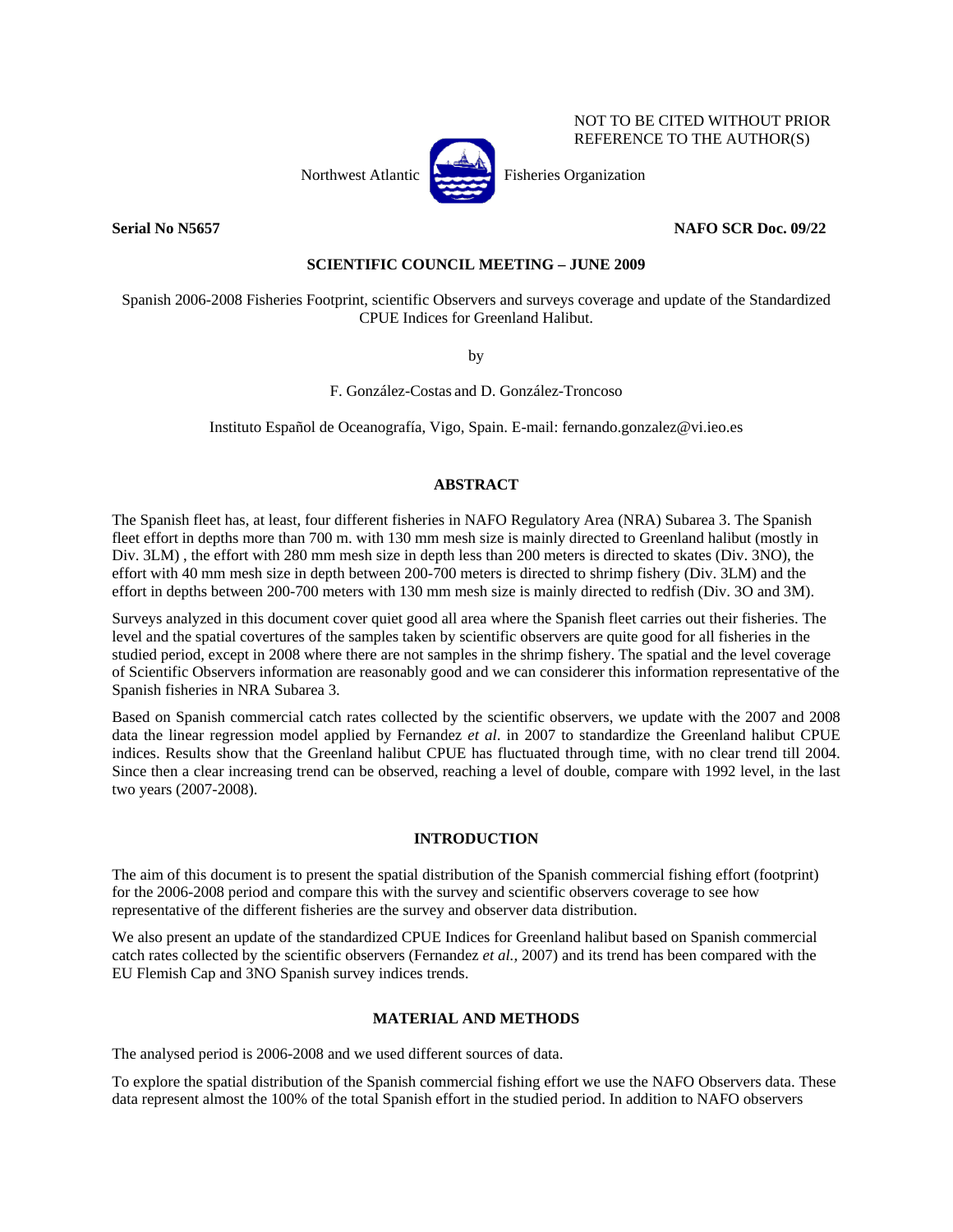(NAFO Observers Program), IEO scientific observers were onboard Spanish vessels and the data collected by them were used to standardize the Greenland halibut CPUE Indices. Table 1 presents the total Spanish effort (fishing days) as well as the Scientific Observers examined fishing days and the percentage of the observed fishing days over the total.

Spain participates in different surveys in NRA Divisions 3LMNO but neither of them covers the entire area. We use the following three surveys information which cover all the fishing grounds in the study area: UE Flemish Cap survey (Vazquez and Gonzalez-Troncoso, 2008), Spanish 3NO survey (González-Troncoso *et al.* 2008) and Spanish 3L survey (Román *et al.,* 2008). Table 2 presents the main characteristics of these surveys.

To standardize the Greenland halibut CPUE indices we updated with the 2007 and 2008 data the linear regression model applied by Fernandez *et al.* in 2007. The potential explanatory variables were year, month, division, depth and vessel and all were treated as factors. Catch and effort data from the Spanish Greenland halibut fishery in NRA of Divisions 3LMNO were collected by Scientific Observers under the national sampling program. Data were recorded and analyzed on a haul by haul basis. For each haul, CPUE was computed as the catch in kilograms divided by trawling time measured in hours. It was assumed that all hauls at depths of at least 700 m targeted Greenland halibut.

#### **RESULTS AND DISCUSSION**

Figure 1 presents the spatial distribution of the Spanish Fishing effort in Divisions 3LMNO for the period 2006- 2008 based on the NAFO Observers information. The maps show the start position of the hauls by mesh size. The mesh sizes were divided in three groups according with the NAFO Conservation and Enforcement measures: 40 mm is the minimum mesh size for shrimp, 130 is the minimum mesh size for Greenland halibut and other demersal species and 280 mm is the mesh size for the skates. In these maps we can observe that based on mesh size, depth and target species, the Spanish fleet has, at least, four different fisheries in NAFO Regulatory Area (NRA) Subarea 3. The Spanish fleet effort in depths more than 700 m. with 130 mm mesh size is mainly directed to Greenland halibut (mostly in Div. 3LM) , the effort with 280 mm mesh size in depth less than 200 meters is directed to skates (Div. 3NO), the effort with 40 mm mesh size in depth between 200-700 meters is directed to shrimp fishery (Div. 3LM) and the effort in depths between 200-700 meters with 130 mm mesh size is mainly directed to redfish (Div. 3O and 3M).

Figure 2 presents the haul down position of the EU Flemish Cap, Spanish 3NO and Spanish 3L surveys and their Greenland halibut catches for the 2006-2008 period. Surveys cover quiet good all area where the Spanish fleet carries out its fisheries.

 Figure 3 shows the spatial distribution of the effort sampled by the Scientific Observers, the maps show the haul down position by mesh size and the Greenland halibut catches. It can be observed that the level and the spatial distribution of the samples are quite good for all fisheries in the studied period, except in 2008 where there are not samples in the shrimp fishery. The Greenland halibut survey spatial catches agree quite well with the Scientific Observers catches and it can be observed certain relationship between the size of the bubbles (catches) in the surveys and in the Scientific Observers hauls. The spatial and the level of coverage of Scientific Observers information are reasonably good and we can consider this information as representative of the Spanish fisheries in NRA Subarea 3.

Based on Spanish commercial catch rates collected by the Scientific Observers, we update with the 2007 and 2008 data the linear regression model applied by Fernandez *et al.* in 2007 to standardize the Spanish Greenland halibut CPUE indices.

A histogram of nominal CPUE values is displayed on the left panel of Figure 4. It is clear that the distribution is highly skewed and a logarithmic transformation seems natural. The amount of zero CPUE values in the dataset is very small. One tenth of the observed mean CPUE was adding to all the observations to avoid the problems with cero values. A histogram of the resulting values, transformed to logarithmic scale, is presented on the right panel of Figure 4. In this case the distribution is much more symmetric.

Figure 5 shows, for each of the four divisions, the number of observations available by month (left panel) and by depth stratum (right panel). Figure 6 displays the median value of CPUE with respect to the interactions division\*month (left panel) and division\*depth stratum (right panel).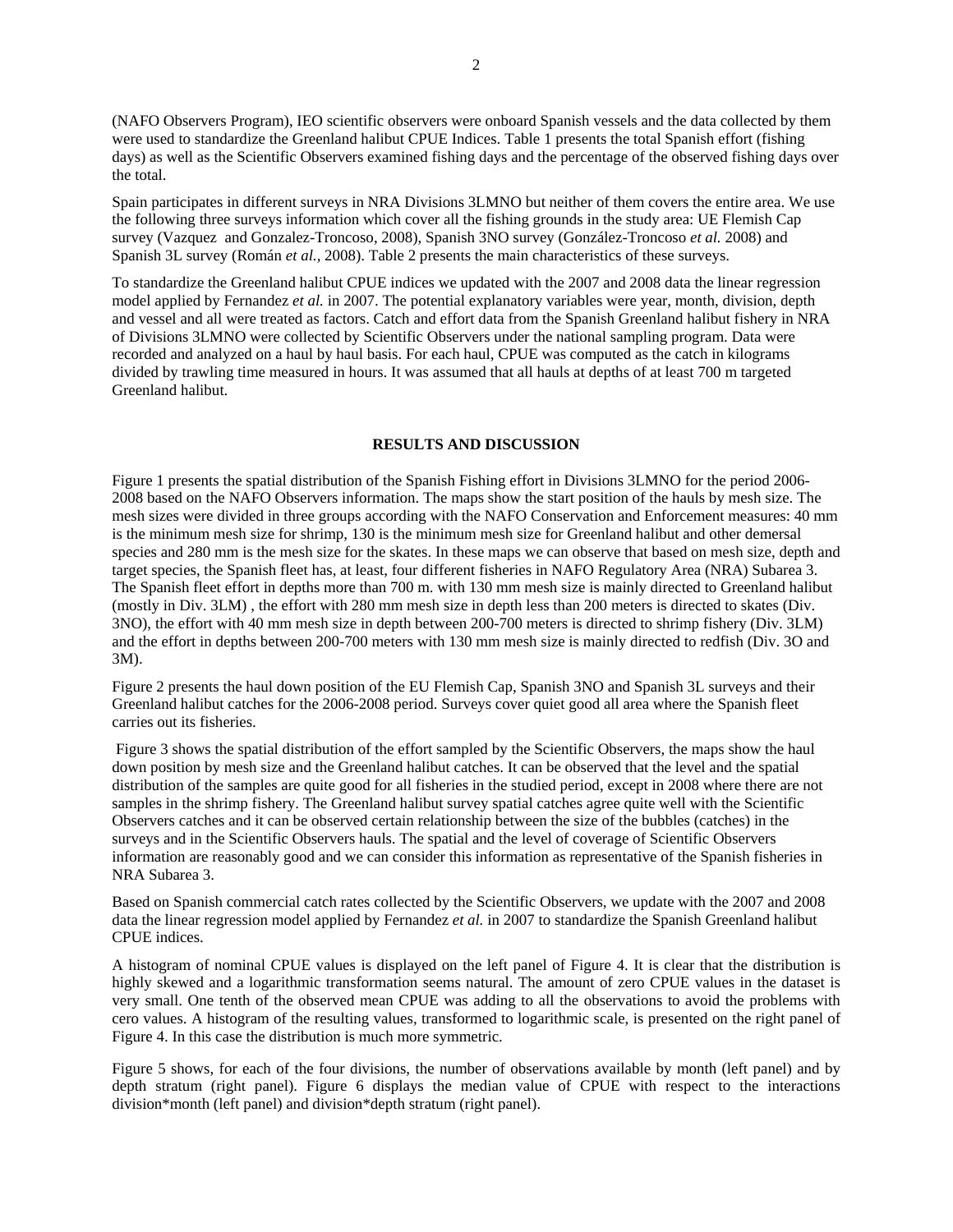Table 3 presents the analysis of variance and the obtained estimates are in Table 4. It is clear that all variables included in the model are highly significant. The percentage of the variance explained by the model is 53%, which we consider reasonable.

The left panel of Figure 7 displays the residuals plotted *versus* the fitted values, with no clear pattern of residuals. The right panel of the same figure is a Normal QQ plot of the residuals. The QQ plot indicates that the residuals are more dispersed (have wider tails) than would correspond to a Normal distribution, with this effect being a bit more pronounced on the left tail.

Figure 8 presents the standardized CPUE (transformed back to the original, non-logged scaled), scaled to CPUE in 1992. The graph shows point estimates and 95% confidence limits. According to these results, CPUE has fluctuated through time, with no clear increasing or decreasing trends till 2004. Since then a clear increasing trend can be observed, reaching a level of double in the last two years (2007-2008) compared with 1992 level.

Figure 9 shows the standardized commercial CPUE, the Flemish Cap up to 700 m. and 1400 m and the Spanish 3NO up to 1400 m. Greenland halibut biomass indices normalized to  $N(0,1)$ . It can be observed that all the indices have similar trends, except in the 1997-2001 period in which the surveys indices were increasing till reach their maximum and after that decreasing while the CPUE index is more or less stable in this period.

#### **REFERENCES**

- FERNANDEZ, C, F. Gonzalez-Costas and D. Gonzalez-Troncoso. 2007. Standardized CPUE Indices for Greenland Halibut in NAFO Regulatory Area of Divisions 3LMNO Based on Spanish Commercial Catch Rates, 2007. *NAFO SCR Doc.* 07/31. Serial No. N5383. 17 pp.
- GONZALEZ-COSTAS, F, D. González , A. Vázquez , E. Román , M. Casas and G. Ramilo. 2007. Spanish Research Report for 2007. *NAFO SCS Doc.7*/08. Serial No 5355. 22 pp.
- GONZALEZ-TRONCOSO, D, E. Román and X. Paz. 2008. Results for Greenland halibut and American plaice of the Spanish survey in NAFO Div. 3NO for the period 1997-2007. *NAFO SCR Doc.08*/07. Serial No 5498. 36 pp.
- Northwest Atlantic Fisheries Organization Conservation and Enforcement Measures. 2009. NAFO/FC Doc. 09/1. Serial No. N5614. 99pp.
- ROMAN, E, González-Iglesias, A. Armesto and D. González-Troncoso. 2008. Results for the Spanish Survey in the NAFO Regulatory Area of Division 3L for the period 2003-2007. *NAFO SCR Doc.08*/20. Serial No 5514. 25 pp.
- VAZQUEZ, A and D. Gonzalez-Troncoso. 2008. Results from Bottom Trawl Survey on Flemish Cap of June-July 2007. *NAFO SCR Doc.08*/34. Serial No 5525. 31 pp.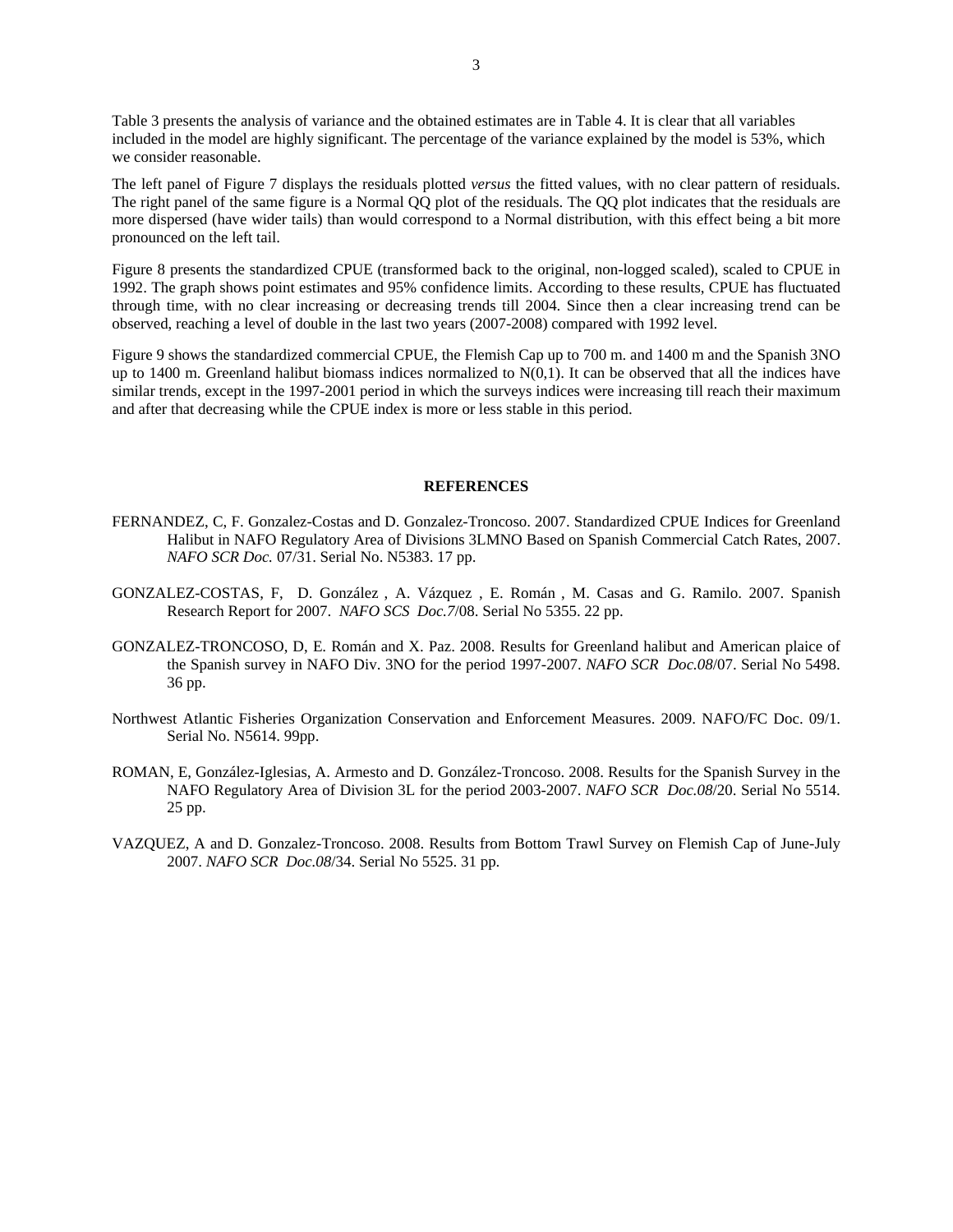**Table 1**. Total Spanish effort (fishing days) in NRA Divisions 3LMNO as well as the scientific observed fishing days and the percentage of the observed fishing days over the total in the period 2006-2008.

|                              | 2006 | 2007 | 2008 |
|------------------------------|------|------|------|
| <b>Total Fishing days</b>    | 2557 | 1677 | 1406 |
| <b>Observed Fishing days</b> | 355  | 281  | 290  |
| % (Observed/Total)           | 14%  | 17%  | 21%  |

**Table 2**. Main characteristics of the EU and Spanish Surveys made in NRA Divisions 3LMNO.

|                       | Divisions | Gear     | Depth Range (m) | <b>Hauls</b> | <b>Serie</b> | Month  |
|-----------------------|-----------|----------|-----------------|--------------|--------------|--------|
| <b>EU Flemish Cap</b> | 3М        | Lofoten  | 1460            | 180          | 1988-2008    | July   |
| Spanish 3NO           | 3NO       | Campelen | 1480            | 120          | 2005-2008    | June   |
| Spanish 3L            | 3L        | Campelen | 1450            | 100          | 2003-2008    | August |

**Table 3.** Analysis of Variance Table

| Response: lcpueplusmcpue |     |               |           |                                       |                                                |      |
|--------------------------|-----|---------------|-----------|---------------------------------------|------------------------------------------------|------|
|                          |     |               |           | Df Sum Sq Mean Sq F value $Pr(\ge F)$ |                                                |      |
| year                     | 16  | 1086.27       |           | $67.89$ 391.272 < 2.2e-16             | $***$                                          |      |
| division                 | 3   | 74.86         |           | $24.95$ 143.811 < 2.2e-16             | $***$                                          |      |
| month                    | 11  | 298.56        |           | $27.14$ 156.421 < 2.2e-16             | $\star\star\star$                              |      |
| depth                    | - 8 | 79.08         |           | $9.89$ 56.969 < 2.2e-16               | $***$                                          |      |
| vessel                   | 58  | 697.95        |           | $12.03$ 69.351 < 2.2e-16              | $***$                                          |      |
| division:month           | 33  | 67.77         |           | $2.05$ 11.836 < 2.2e-16               | $***$                                          |      |
| division:depth           | 22  | 48.73         | 2.22      | $12.766 < 2.2e-16$                    | $\star\star\star$                              |      |
| Residuals                |     | 11988 2080.11 | 0.17      |                                       |                                                |      |
|                          |     |               |           |                                       |                                                |      |
| Signif. codes:           |     |               |           |                                       | 0 ****' 0.001 '**' 0.01 '*' 0.05 '.' 0.1 ' ' 1 |      |
|                          | Df  | Deviance      | Resid. Df | Resid. Dev                            | Diferencia                                     | ℅    |
| NULL                     |     |               | 12139     | 4433.3                                |                                                |      |
| year                     | 16  | 1086.3        | 12123     | 3347.1                                | 1086.2                                         | 0.25 |
| division                 | 3   | 74.9          | 12120     | 3272.2                                | 1161.1                                         | 0.26 |
| month                    | 11  | 298.6         | 12109     | 2973.6                                | 1459.7                                         | 0.33 |
| depth                    | 8   | 79.1          | 12101     | 2894.6                                | 1538.7                                         | 0.35 |
| vessel                   | 58  | 697.9         | 12043     | 2196.6                                | 2236.7                                         | 0.50 |

division: month 33 67.8 12010 2128.8 2304.5 0.52 division:depth 22 48.7 11988 2080.1 2353.2 0.53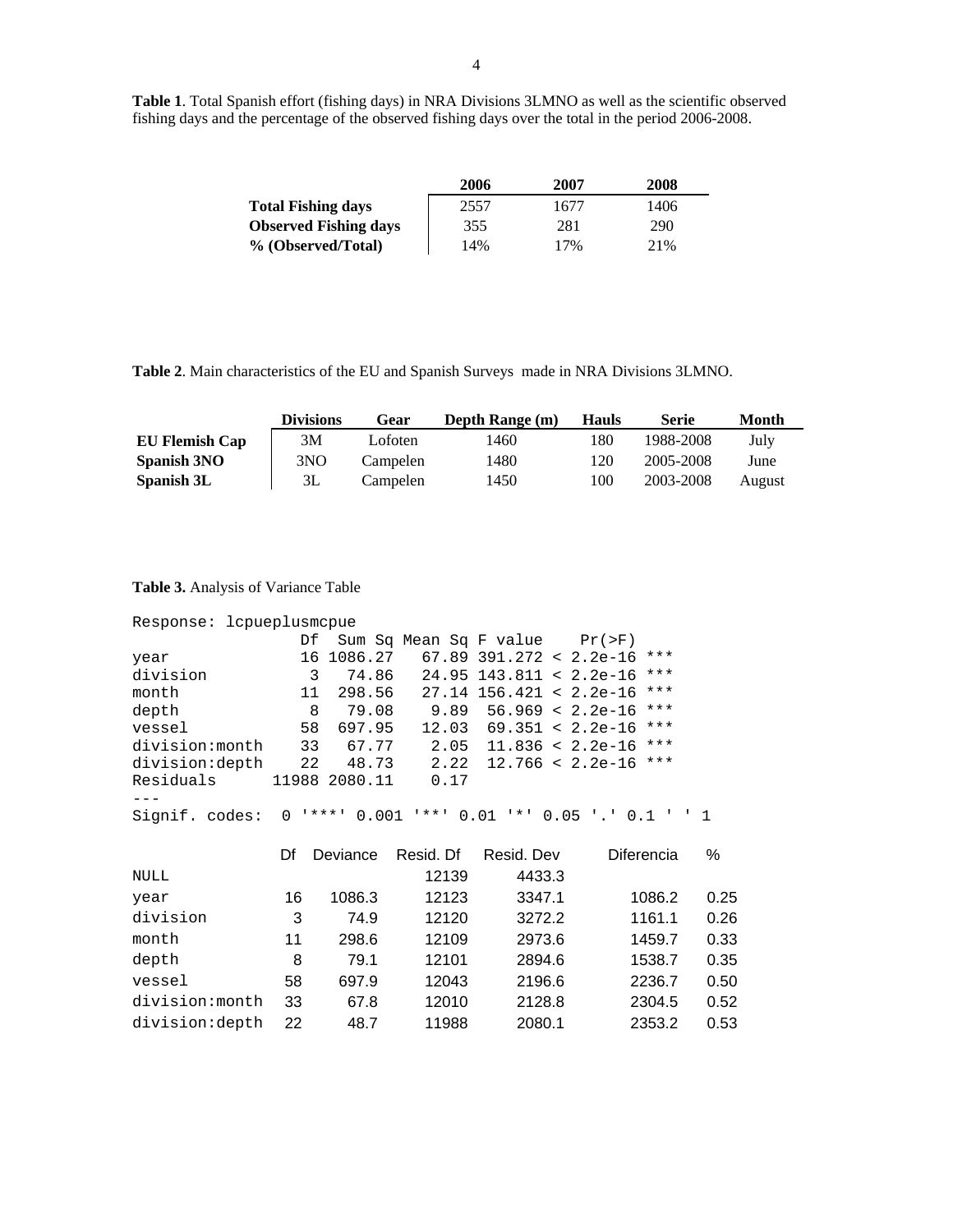**Table 4.** Parameter estimates from final log-linear model

```
Call: 
lm(formula = lcpueplusmcpue ~ year + division + month + depth + vessel + division:month + division:depth) 
Residuals: 
      Min 1Q Median 3Q Max 
-2.686704 -0.251569 0.008237 0.257554 2.241800 
Coefficients: (2 not defined because of singularities) 
                   Estimate Std. Error t value Pr(>|t|) 
(Intercept) 6.205e+00 6.131e-02 101.206 < 2e-16 *** 
year1993 -1.868e-01 2.487e-02 -7.511 6.30e-14 *** 
year1994 -2.556e-01 2.487e-02 -10.277 < 2e-16 ***
year1995 -1.783e-01 5.251e-02 -3.395 0.000689 *** 
year1996 1.336e-02 2.702e-02
year1997 -6.648e-02 2.875e-02 -2.313 0.020751 * 
year1998 -2.614e-01 2.941e-02 -8.889 < 2e-16 *** 
year1999 -3.610e-01 3.594e-02 -10.046 < 2e-16 *** 
year2000 -7.985e-02 2.581e-02 -3.094 0.001979 **
year2001 -1.693e-01 2.836e-02 -5.969 2.46e-09 ***
year2002 1.060e-03 3.044e-02 0.035 0.972225 
year2003 -2.297e-01 2.913e-02 -7.884 3.44e-15 *** 
year2004 -4.842e-01 2.679e-02 -18.072 < 2e-16 *** 
year2005 -3.073e-01 2.858e-02 -10.754 < 2e-16 *** 
year2006 -2.563e-02 2.854e-02 -0.898 0.369148 
year2007 6.525e-01 3.058e-02 21.338 < 2e-16 *** 
year2008 4.978e-01 4.396e-02 11.325 < 2e-16 *** 
division3M -4.488e-01 5.414e-02 -8.291 < 2e-16 ***<br>division3N -4.213e-01 6.915e-02 -6.092 1.15e-09 ***
               division3N -4.213e-01 6.915e-02 -6.092 1.15e-09 *** 
division30 -1.620e+00 4.470e-01 -3.624 0.000291 ***
monthFeb -7.964e-02 2.738e-02 -2.909 0.003633 ** 
monthMar -2.770e-01 3.072e-02 -9.017 < 2e-16 *** 
monthApr -1.373e-01 3.102e-02 -4.427 9.63e-06 ***
monthMay -2.032e-01 2.942e-02 -6.909 5.14e-12 *** 
monthJun -2.166e-01 2.971e-02 -7.292 3.26e-13 *** 
monthJul -3.034e-01 2.943e-02 -10.307 < 2e-16 *** 
monthAug -4.788e-01 2.856e-02 -16.765 < 2e-16 ***
monthSep -5.767e-01 3.070e-02 -18.789 < 2e-16 *** 
monthOct -6.641e-01 2.970e-02 -22.363 < 2e-16 ***
monthNov -3.687e-01 2.768e-02 -13.319 < 2e-16 *** 
monthDec -1.315e-01 2.769e-02 -4.748 2.08e-06 ***
depth2 -1.666e-02 1.892e-02 -0.881 0.378538
depth3 -4.284e-02 1.922e-02 -2.228 0.025890 * 
depth4 -4.536e-02 1.997e-02 -2.272 0.023128 * 
depth5 -1.956e-02 2.120e-02 -0.922 0.356362 
depth6 9.541e-04 2.175e-02 0.044 0.965007 
depth7 8.029e-02 3.300e-02 2.433 0.014980 * 
depth8 1.472e-01 4.506e-02 3.266 0.001094 ** 
depth9 9.750e-02 9.749e-02
vessel 2 -3.776e-02 9.926e-02 -0.380 0.703621 
vessel 3 -3.284e-01 8.871e-02 -3.702 0.000215 *** 
vessel 4 2.505e-01 5.786e-02 4.329 1.51e-05 *** 
vessel 5 -3.715e-01 7.192e-02 -5.166 2.43e-07 *** 
vessel 6 2.598e-01 5.699e-02 4.558 5.21e-06 ***<br>vessel 7 -2.294e-01 5.594e-02 -4.101 4.15e-05 ***
vessel 7 -2.294e-01 5.594e-02 -4.101 4.15e-05 *** 
vessel 8 -1.255e-01 9.299e-02 -1.350 0.177202 
vessel 9 -1.256e-01 5.920e-02 -2.122 0.033873 *
```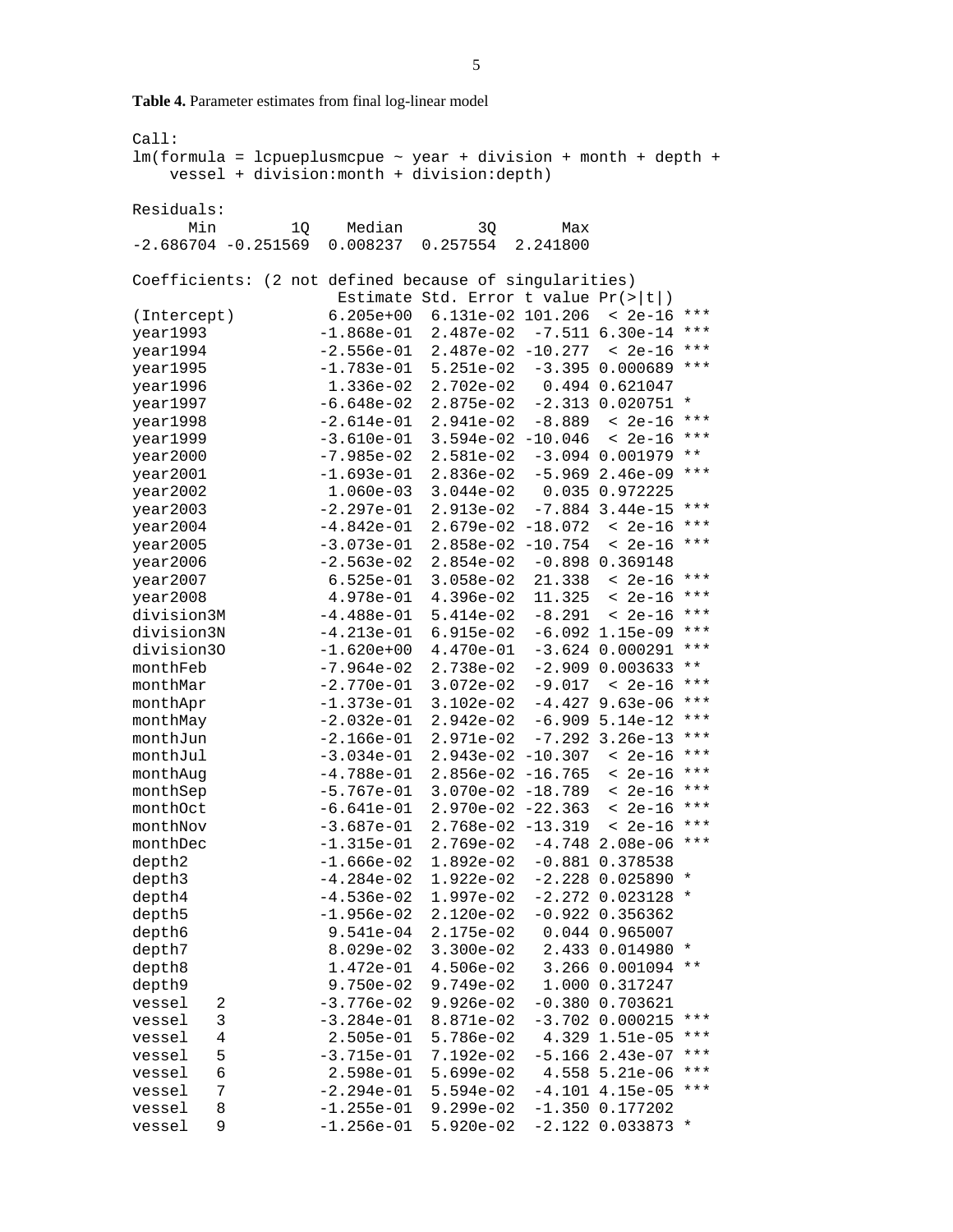| vessel | 10                  | 1.859e-01    | $8.342e-02$ |           | 2.229 0.025828      | $^\star$     |
|--------|---------------------|--------------|-------------|-----------|---------------------|--------------|
| vessel | 11                  | $-5.144e-01$ | 7.143e-02   |           | $-7.202$ 6.31e-13   | $***$        |
| vessel | 12                  | $-4.806e-02$ | $5.789e-02$ |           | $-0.830$ $0.406446$ |              |
| vessel | 13                  | 3.709e-01    | $7.255e-02$ |           | 5.112 3.24e-07      | $***$        |
| vessel | 14                  | $-6.955e-01$ | $5.521e-02$ | $-12.597$ | $< 2e-16$           | * * *        |
| vessel | 15                  | $-7.460e-01$ | 5.817e-02   | $-12.825$ | $< 2e-16$           | * * *        |
| vessel | 16                  | $-7.779e-01$ | $6.054e-02$ | $-12.849$ | $< 2e-16$           | ***          |
| vessel | 17                  | $2.697e-01$  | $2.159e-01$ |           | 1.249 0.211511      |              |
| vessel | 18                  | $-1.711e-01$ | $5.269e-02$ |           | $-3.247$ 0.001168   | $\star\star$ |
| vessel | 19                  | $-2.001e-01$ | $5.609e-02$ |           | $-3.567$ 0.000363   | ***          |
| vessel | 20                  | 1.601e-01    | $7.022e-02$ |           | 2.280 0.022613      | $^\star$     |
| vessel | 21                  | $-5.546e-02$ | $5.546e-02$ |           | $-1.000$ $0.317318$ |              |
| vessel | 22                  | $-2.062e-01$ | 7.089e-02   |           | $-2.908$ 0.003640   | * *          |
| vessel | 23                  | 1.873e-02    | $5.467e-02$ |           | 0.343 0.731870      |              |
| vessel | 24                  | $-1.341e-01$ | 1.115e-01   |           | $-1.203$ 0.229070   |              |
| vessel | 25                  | $-8.200e-02$ | $5.522e-02$ |           | $-1.485$ 0.137598   |              |
| vessel | 26                  | $6.893e-01$  | $6.697e-02$ | 10.293    | $< 2e-16$           | $***$        |
| vessel | 27                  | $-1.963e-01$ | $6.183e-02$ |           | $-3.175$ 0.001502   | * *          |
| vessel | 28                  | $-5.431e-01$ | $5.321e-02$ | $-10.206$ | $< 2e-16$           | ***          |
| vessel | 29                  | 1.267e-01    | 7.628e-02   |           | 1.661 0.096738      |              |
| vessel | 30                  | $-3.339e-01$ | 7.615e-02   |           | $-4.384$ 1.17e-05   | * * *        |
| vessel | 31                  | $-1.823e-01$ | 1.286e-01   |           | $-1.418$ 0.156156   |              |
| vessel | 32                  | $-5.984e-01$ | 1.493e-01   |           | $-4.009$ 6.12e-05   | $***$        |
| vessel | 33                  | $3.506e-01$  | $1.397e-01$ |           | 2.510 0.012079      | $^\star$     |
| vessel | 34                  | 1.778e-01    | $5.349e-02$ |           | 3.325 0.000888      | ***          |
| vessel | 35                  | $-2.398e-01$ | $6.215e-02$ |           | $-3.859$ 0.000115   | ***          |
| vessel | 36                  | $-2.874e-01$ | $9.683e-02$ |           | $-2.968$ 0.003005   | $\star\star$ |
| vessel | 37                  | $-9.146e-02$ | $1.020e-01$ |           | $-0.897$ 0.369756   |              |
| vessel | 38                  | $-3.836e-01$ | $6.324e-02$ | $-6.066$  | $1.35e-09$          | * * *        |
| vessel | 39                  | $-5.557e-01$ | $6.067e-02$ | $-9.160$  | < 2e-16             | * * *        |
| vessel | 40                  | $-3.787e-01$ | 7.331e-02   |           | $-5.166$ 2.42e-07   | * * *        |
| vessel | 41                  | $-4.434e-01$ | 8.412e-02   |           | $-5.271$ $1.38e-07$ | ***          |
| vessel | 42                  | 1.454e-01    | $5.816e-02$ |           | 2.501 0.012406      | $^\star$     |
| vessel | 43                  | $-3.238e-01$ | $9.472e-02$ |           | $-3.419$ $0.000631$ | ***          |
| vessel | 44                  | $3.913e-01$  | $8.626e-02$ |           | 4.537 5.77e-06      | ***          |
| vessel | 45                  | $-6.342e-01$ | $7.404e-02$ | $-8.566$  | $2e-16$             | ***          |
| vessel | 46                  | $-3.764e-01$ | $6.531e-02$ |           | $-5.763$ 8.45e-09   | ***          |
| vessel | 47                  | $-1.386e-01$ | $5.957e-02$ |           | $-2.326$ 0.020027   | $^\star$     |
| vessel | 48                  | $-3.736e-02$ | $5.634e-02$ |           | $-0.663$ $0.507315$ |              |
| vessel | 49                  | -3.110e-01   | 8.978e-02   |           | $-3.464$ 0.000534   | ***          |
| vessel | 50                  | 3.577e-02    | 7.573e-02   |           | 0.472 0.636675      |              |
| vessel | 51                  | $-9.421e-02$ | $5.681e-02$ |           | $-1.658$ 0.097304   |              |
| vessel | 52                  | $-9.964e-02$ | $1.006e-01$ |           | $-0.990 0.321961$   |              |
| vessel | 53                  | $-2.785e-01$ | $6.008e-02$ | $-4.635$  | $3.60e-06$          | ***          |
| vessel | 54                  | $3.930e-02$  | $5.959e-02$ |           | 0.660 0.509569      |              |
| vessel | 55                  | $7.556e-02$  | $6.228e-02$ |           | 1.213 0.225045      |              |
| vessel | 56                  | $-1.990e-01$ | $5.629e-02$ |           | $-3.535$ 0.000409   | * * *        |
| vessel | 57                  | 1.988e-01    | $5.396e-02$ |           | 3.684 0.000231      | ***          |
| vessel | 58                  | $-2.561e-01$ | $6.576e-02$ |           | $-3.894$ 9.89e-05   | * * *        |
| vessel | 59                  | $-3.464e-01$ | $5.485e-02$ | $-6.315$  | $2.79e-10$          | * * *        |
|        | division3M:monthFeb | 1.432e-01    | $4.548e-02$ |           | 3.150 0.001638      | * *          |
|        | division3N:monthFeb | 1.392e-01    | 7.475e-02   |           | 1.862 0.062559      |              |
|        | division30:monthFeb | $-3.686e-01$ | $3.939e-01$ |           | $-0.936$ $0.349422$ |              |
|        | division3M:monthMar | 2.547e-01    | $4.515e-02$ | 5.642     | $1.72e-08$          | * * *        |
|        | division3N:monthMar | $2.826e-01$  | 8.007e-02   | 3.529     | 0.000418            | * * *        |
|        | division30:monthMar | $1.010e+00$  | $4.284e-01$ |           | 2.357 0.018415      | *            |
|        | division3M:monthApr | $2.591e-01$  | 4.709e-02   |           | 5.502 3.84e-08      | ***          |
|        | division3N:monthApr | $4.257e-01$  | 7.532e-02   | 5.652     | $1.62e-08$          | ***          |
|        | division30:monthApr | 8.860e-01    | $3.549e-01$ |           | 2.496 0.012556      | *            |
|        |                     |              |             |           |                     |              |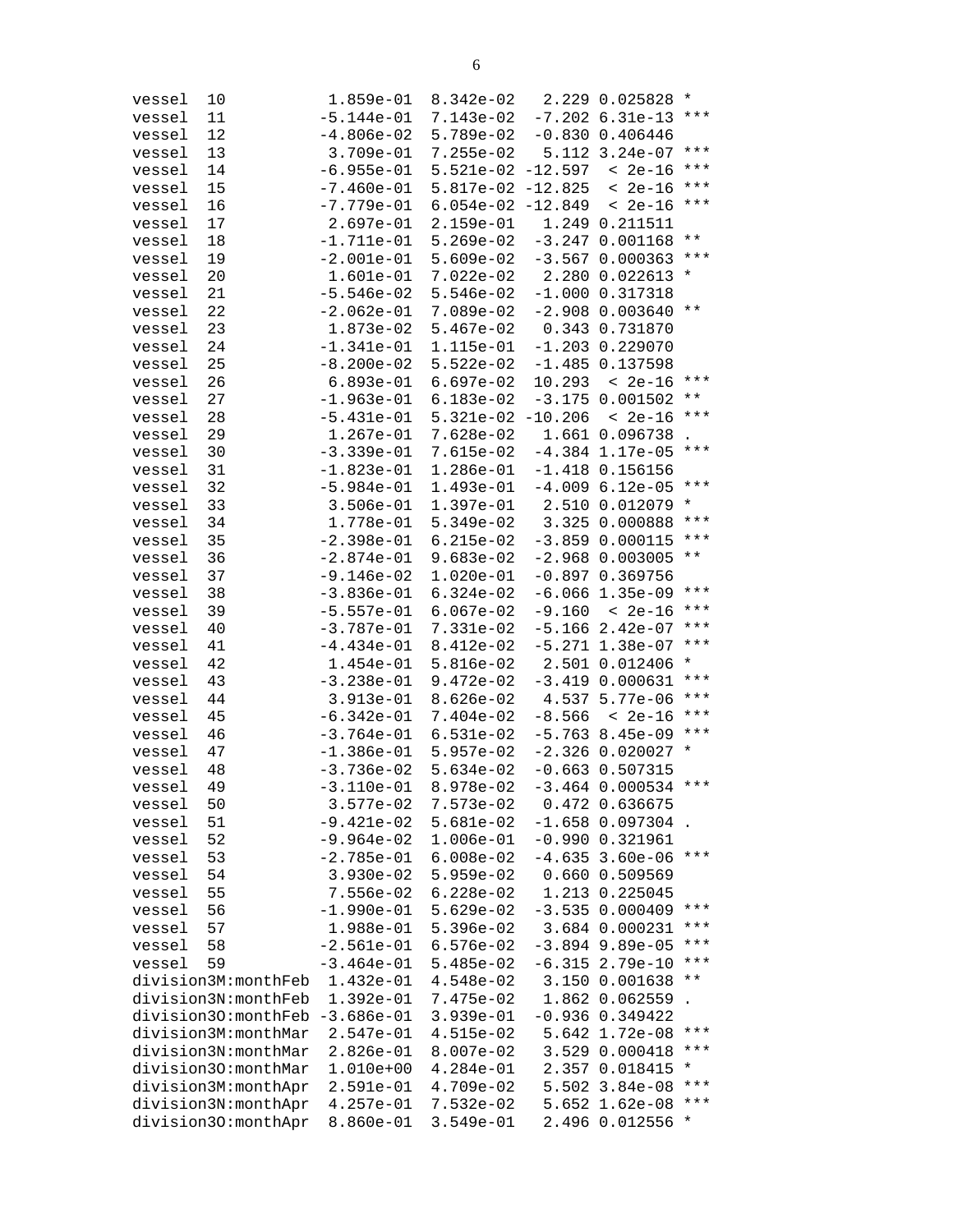| division3M:monthMay | 1.528e-01                 | $4.867e-02$    |          | 3.140 0.001696                   | $\star\star$   |
|---------------------|---------------------------|----------------|----------|----------------------------------|----------------|
| division3N:monthMay | 4.471e-01                 | 7.272e-02      |          | 6.149 8.05e-10                   | $***$          |
| division30:monthMay | $6.966e-01$               | $3.336e-01$    |          | 2.089 0.036770                   | $^\star$       |
| division3M:monthJun | $9.459e-02$               | $5.247e-02$    |          | 1.803 0.071445                   |                |
| division3N:monthJun | $3.729e-01$               | 7.012e-02      | 5.317    | $1.07e-07$                       | ***            |
| division30:monthJun | $-1.397e-01$              | $5.195e-01$    | $-0.269$ | 0.788015                         |                |
| division3M:monthJul | 1.915e-01                 | $5.521e-02$    |          | 3.469 0.000525                   | $***$          |
| division3N:monthJul | $4.210e-01$               | $7.024e-02$    |          | 5.994 2.11e-09                   | ***            |
| division30:monthJul | $3.390e-01$               | $3.333e-01$    |          | 1.017 0.309128                   |                |
| division3M:monthAug | 2.779e-01                 | $5.094e-02$    |          | 5.456 4.98e-08                   | $***$          |
| division3N:monthAug | 7.401e-01                 | $6.657e-02$    | 11.118   | $< 2e-16$                        | ***            |
| division30:monthAug | $5.996e-01$               | $3.426e - 01$  |          | 1.750 0.080166                   |                |
| division3M:monthSep | 2.176e-01                 | $6.620e-02$    |          | 3.287 0.001014                   | * *            |
| division3N:monthSep | $5.124e-01$               | $6.744e-02$    | 7.597    | $3.25e-14$                       | ***            |
| division30:monthSep | $-5.410e-02$              | $3.618e-01$    |          | $-0.150$ $0.881138$              |                |
| division3M:monthOct | $4.012e-01$               | $5.497e-02$    | 7.299    | $3.09e-13$                       | ***            |
| division3N:monthOct | $6.098e-01$               | $6.680e-02$    | 9.129    | $< 2e-16$                        | ***            |
| division30:monthOct | $7.566e-01$               | $4.830e-01$    |          | 1.566 0.117277                   |                |
| division3M:monthNov | 2.310e-01                 | $5.147e-02$    |          | 4.488 7.27e-06                   | $***$          |
| division3N:monthNov | $2.851e-01$               | $7.029e-02$    | 4.056    | $5.03e-05$                       | ***            |
| division30:monthNov | $6.257e-01$               | $3.299e-01$    |          | 1.897 0.057876                   |                |
| division3M:monthDec | $2.624e-01$               | $5.943e-02$    | 4.415    | $1.02e-05$                       | ***            |
| division3N:monthDec | $2.586e-01$               | 7.075e-02      |          | 3.655 0.000258                   | ***            |
| division30:monthDec | $6.208e-01$               | $3.368e-01$    |          | 1.843 0.065370                   |                |
| division3M:depth2   | 1.742e-01                 | $4.640e-02$    |          | 3.754 0.000175                   | ***            |
| division3N:depth2   | $-5.969e-02$              | $4.241e-02$    |          | $-1.407$ 0.159343                |                |
| division30:depth2   | 7.470e-01                 | 3.877e-01      |          | 1.927 0.054015                   |                |
| division3M:depth3   | 1.724e-01                 | $4.412e-02$    | 3.907    | $9.38e-05$                       | ***            |
| division3N:depth3   | $-4.822e-02$              | 4.120e-02      |          | $-1.170$ 0.241861                |                |
| division30:depth3   | $9.099e-01$               | $3.301e-01$    |          | 2.756 0.005853                   | * *            |
| division3M:depth4   | 1.686e-01                 | $4.361e-02$    |          | 3.866 0.000111                   | ***            |
| division3N:depth4   | $-1.641e-03$              | $4.269e-02$    |          | $-0.038$ 0.969332                |                |
| division30:depth4   | $1.002e + 00$             | $3.386e-01$    |          | 2.959 0.003095                   | $\star\,\star$ |
| division3M:depth5   | 7.021e-02                 | 4.421e-02      |          | 1.588 0.112278                   |                |
| division3N:depth5   | 8.907e-05                 | $4.578e-02$    |          | 0.002 0.998448                   |                |
| division30:depth5   | 8.579e-01                 | $3.492e-01$    |          | 2.457 0.014021                   | $\ast$         |
| division3M:depth6   | $-5.249e-03$              | 4.787e-02      |          | $-0.110$ $0.912685$              |                |
| division3N:depth6   | $1.855e-02$               | $5.078e-02$    |          | 0.365 0.714964                   |                |
| division30:depth6   | $5.502e-01$               | $3.512e-01$    |          | 1.567 0.117195                   |                |
| division3M:depth7   | $-1.575e-01$              | $6.336e-02$    |          | $-2.485$ 0.012960                | $^\star$       |
| division3N:depth7   | $-5.077e-02$              | $6.855e-02$    |          | $-0.741$ $0.458914$              |                |
| division30:depth7   | $1.643e-01$               | $4.628e-01$    |          | 0.355 0.722601                   |                |
| division3M:depth8   | $-7.068e-01$              | 7.931e-02      |          | $-8.911 < 2e-16$                 | ***            |
| division3N:depth8   | $-1.947e-01$              | 1.509e-01      |          | $-1.290$ 0.196973                |                |
| division30:depth8   | ΝA                        | ΝA             | ΝA       | ΝA                               |                |
| division3M:depth9   | $-7.347e-01$              | 1.185e-01      |          | $-6.199$ 5.87e-10                | ***            |
| division3N:depth9   | 4.931e-02                 | 1.808e-01      |          | 0.273 0.785054                   |                |
| division30:depth9   | ΝA                        | ΝA             | ΝA       | ΝA                               |                |
| $- - -$             |                           |                |          |                                  |                |
| Signif. codes:<br>0 | 0.001<br><b>1 * * * 1</b> | <b>1 * * 1</b> |          | $0.01$ ** $0.05$ '.' $0.1$ ' ' 1 |                |

Residual standard error: 0.4166 on 11988 degrees of freedom Multiple R-Squared: 0.5308, Adjusted R-squared: 0.5249 F-statistic: 89.81 on 151 and 11988 DF, p-value: < 2.2e-16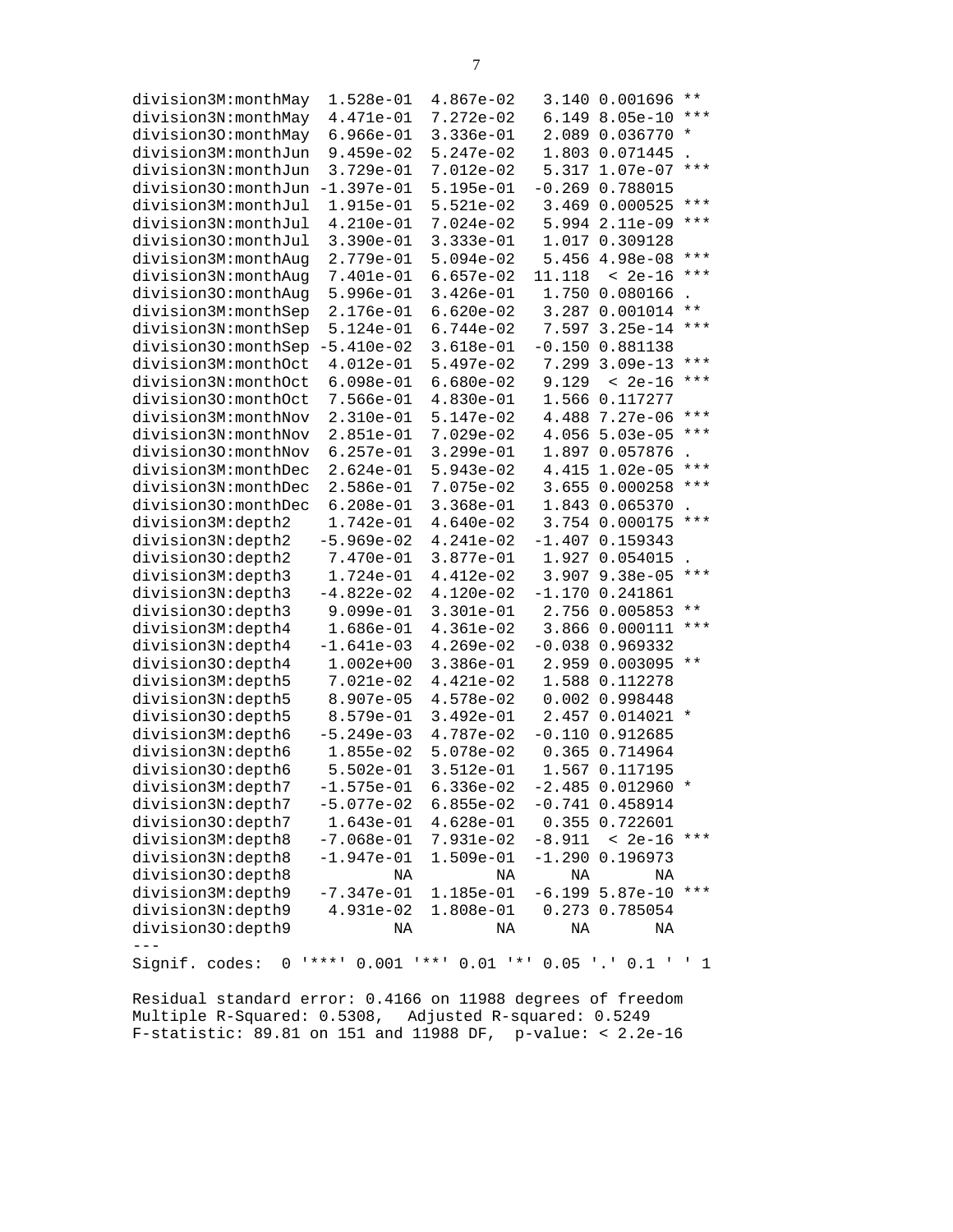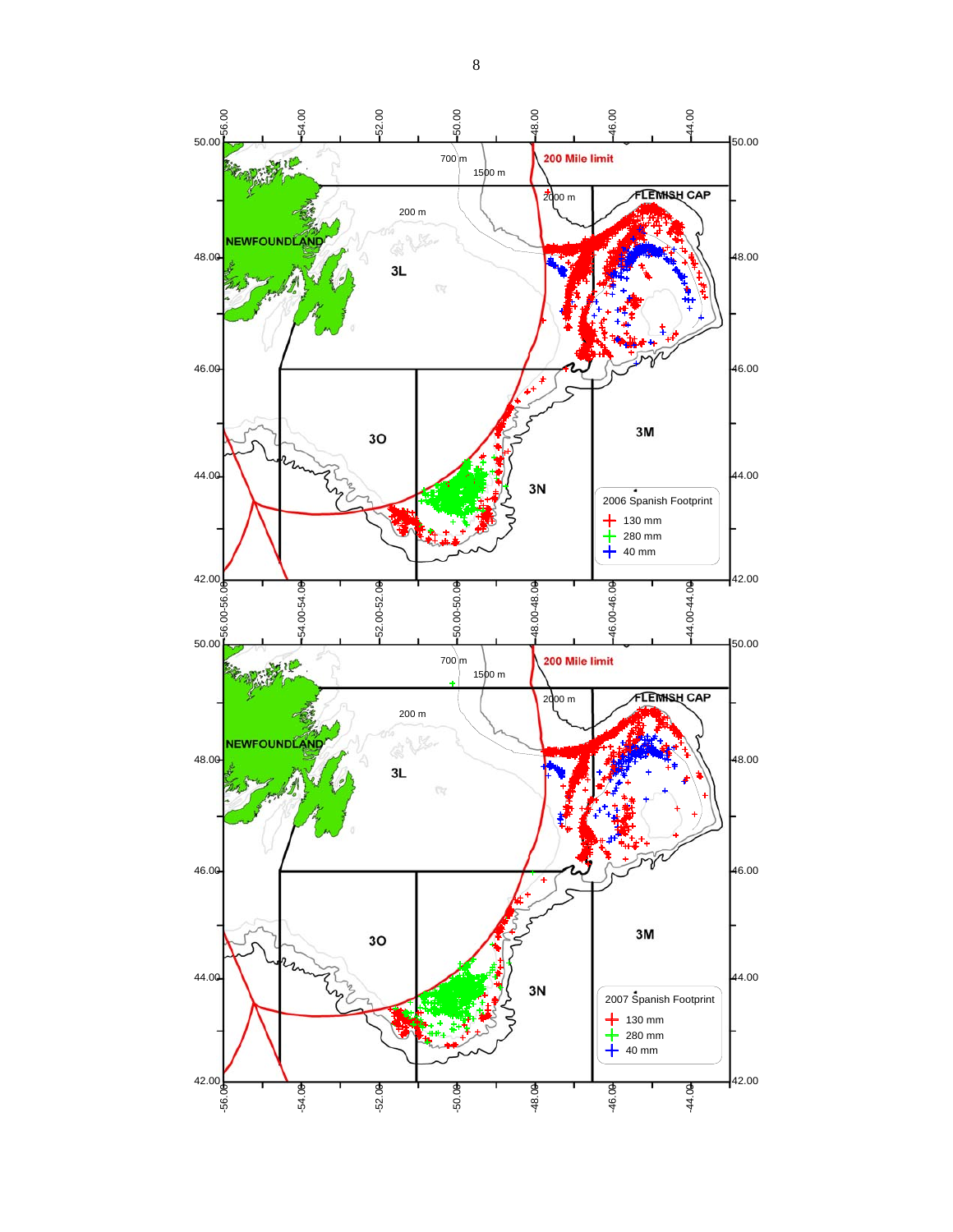

**Figure 1.** Start position of the hauls carried out by the Spanish fleet in the period 2006-2008 by mesh size and year, based on the NAFO Observers information.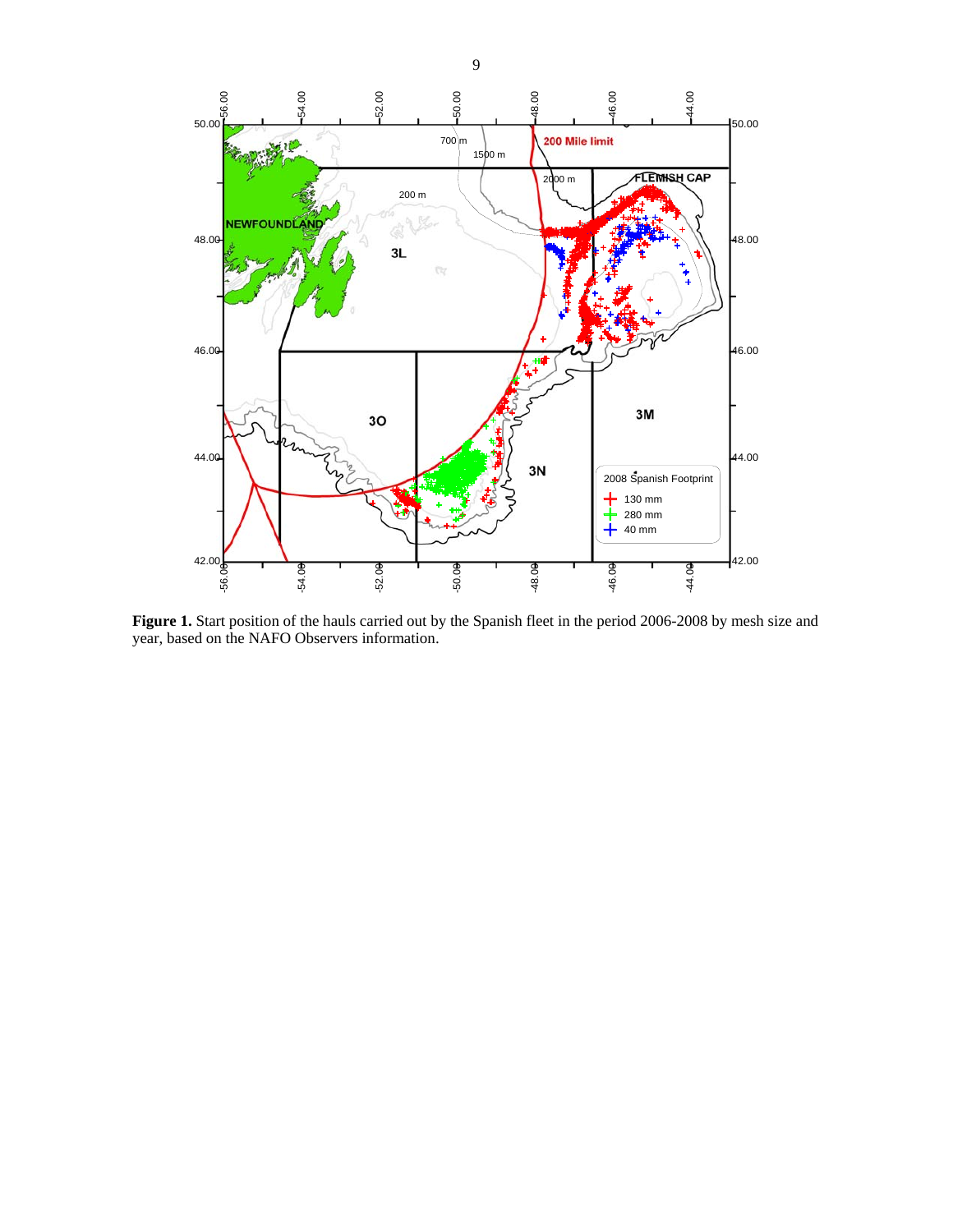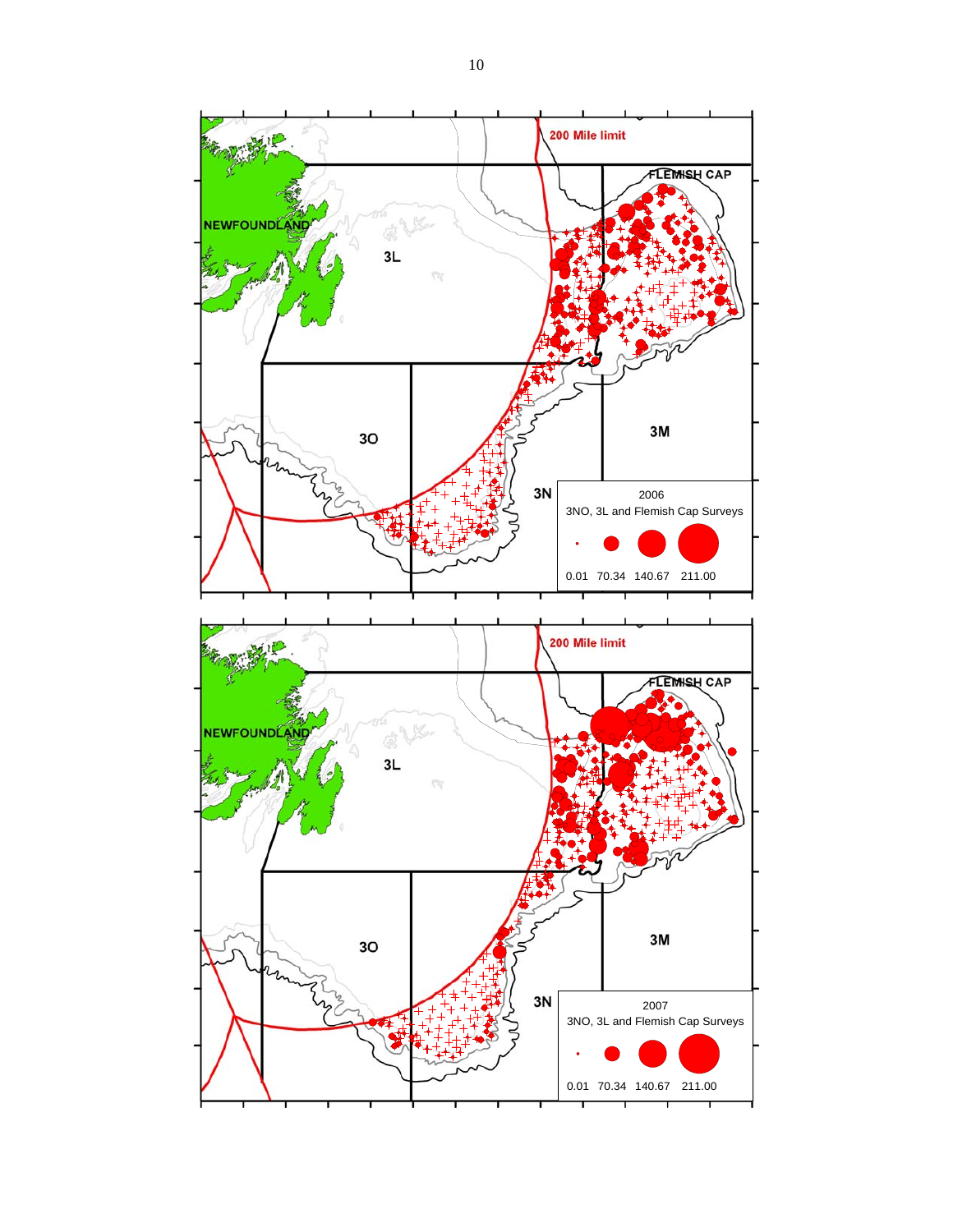

**Figure 2.** Start position of the hauls and Greenland halibut catches (kg) of the EU Flemish Cap, Spanish 3NO and Spanish 3L surveys in the period 2006-2008.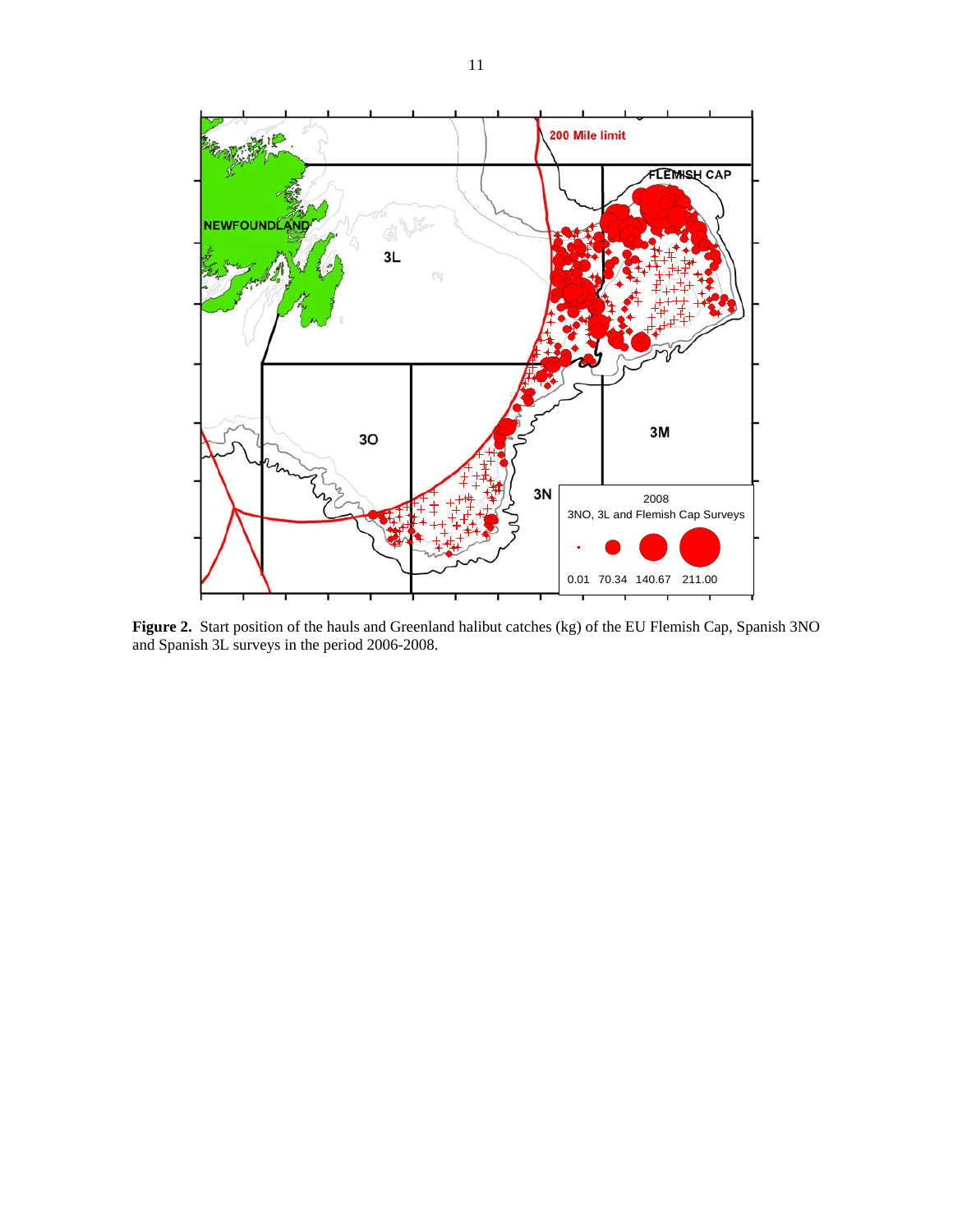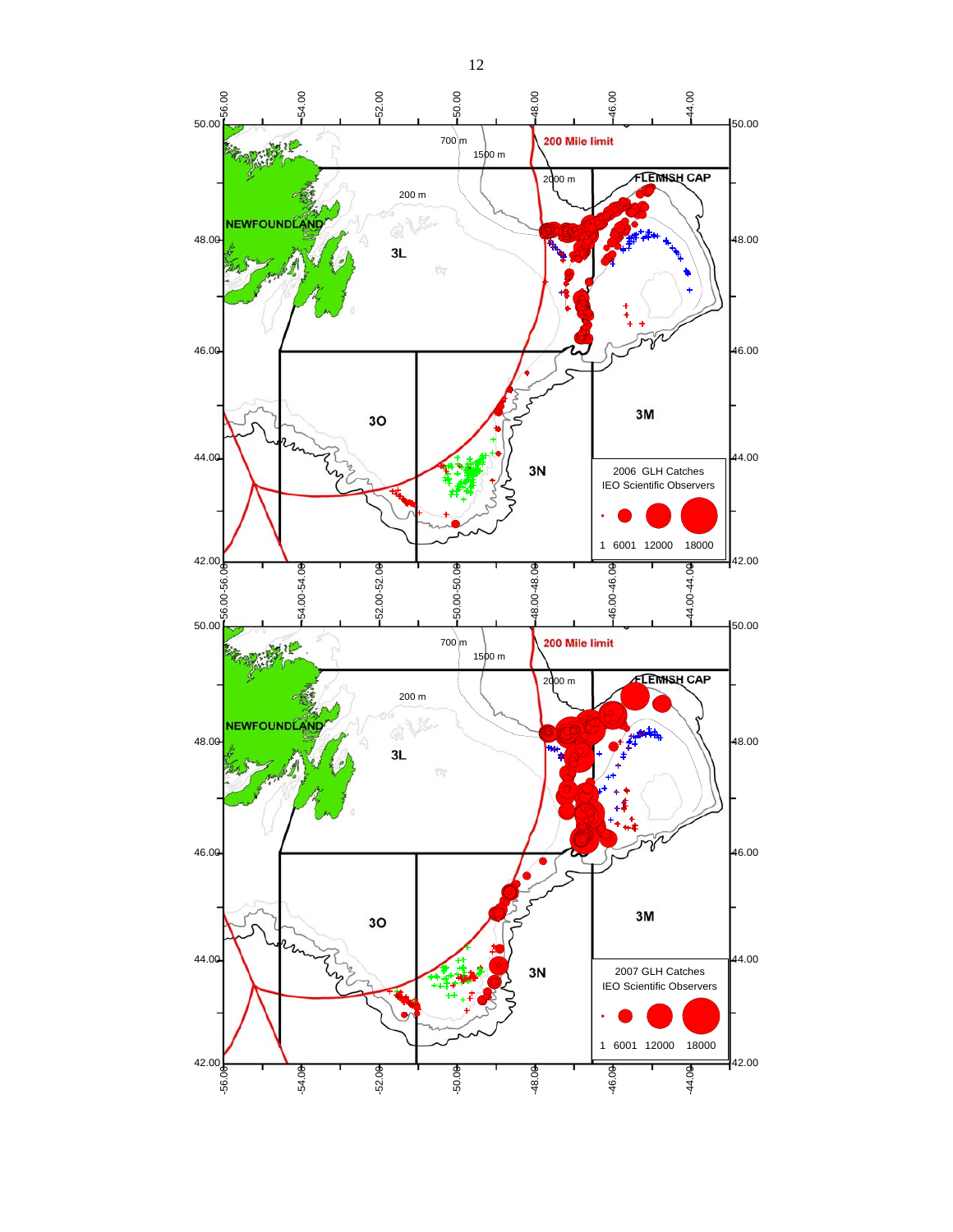

**Figure 3.** Start position and Greenland halibut catches of the Spanish Scientific Observers observed hauls by mesh size and year carried out in the 2006-2008 period. Red  $= 130$  mm mesh size; Green  $= 208$  mm mesh size and Blue  $= 40$  mm mesh size.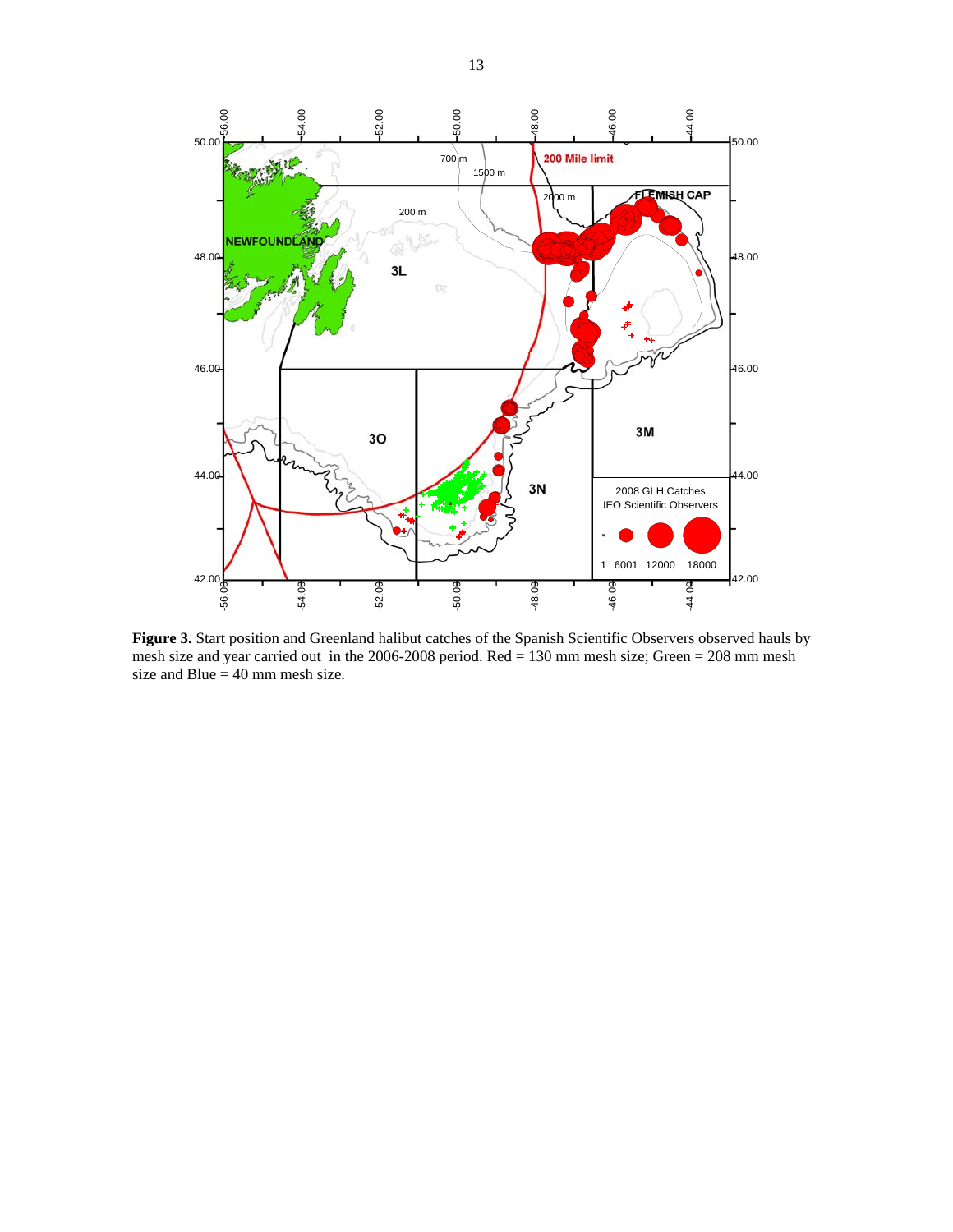

**Figure 4.** Histograms of CPUE (left panel) and log-transformed CPUE +10% of mean (right panel) data.



**Figure 5.** Number of observations per division, by month (left panel) and depth stratum (right panel)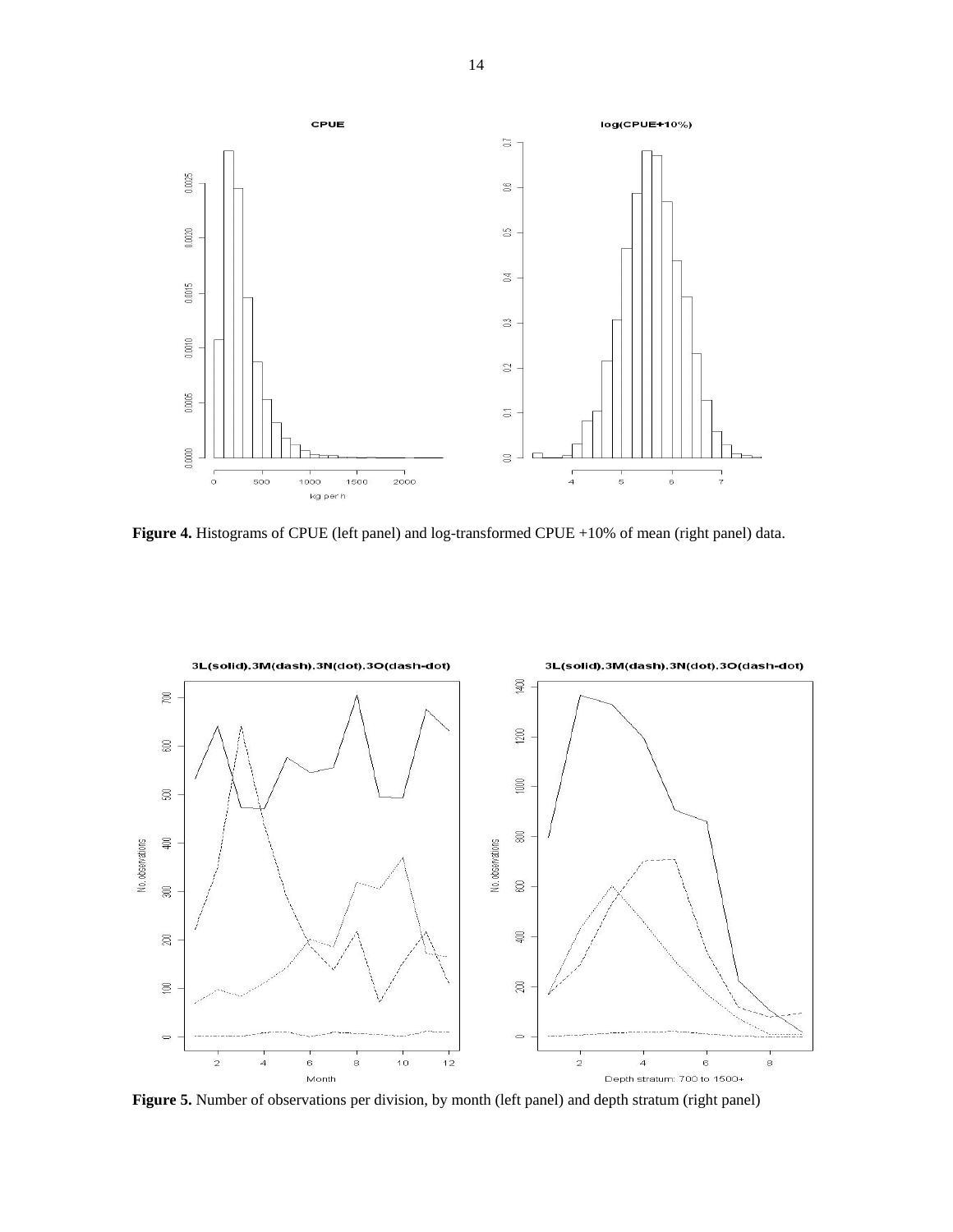

**Figure 6.** Interaction plots for division\*month (left panel) and division\*depth stratum (right panel)



**Figure 7.** Residuals *versus* fitted values (left panel) and QQ plot of residuals (right panel).

# Normal QQ-plot of residuals